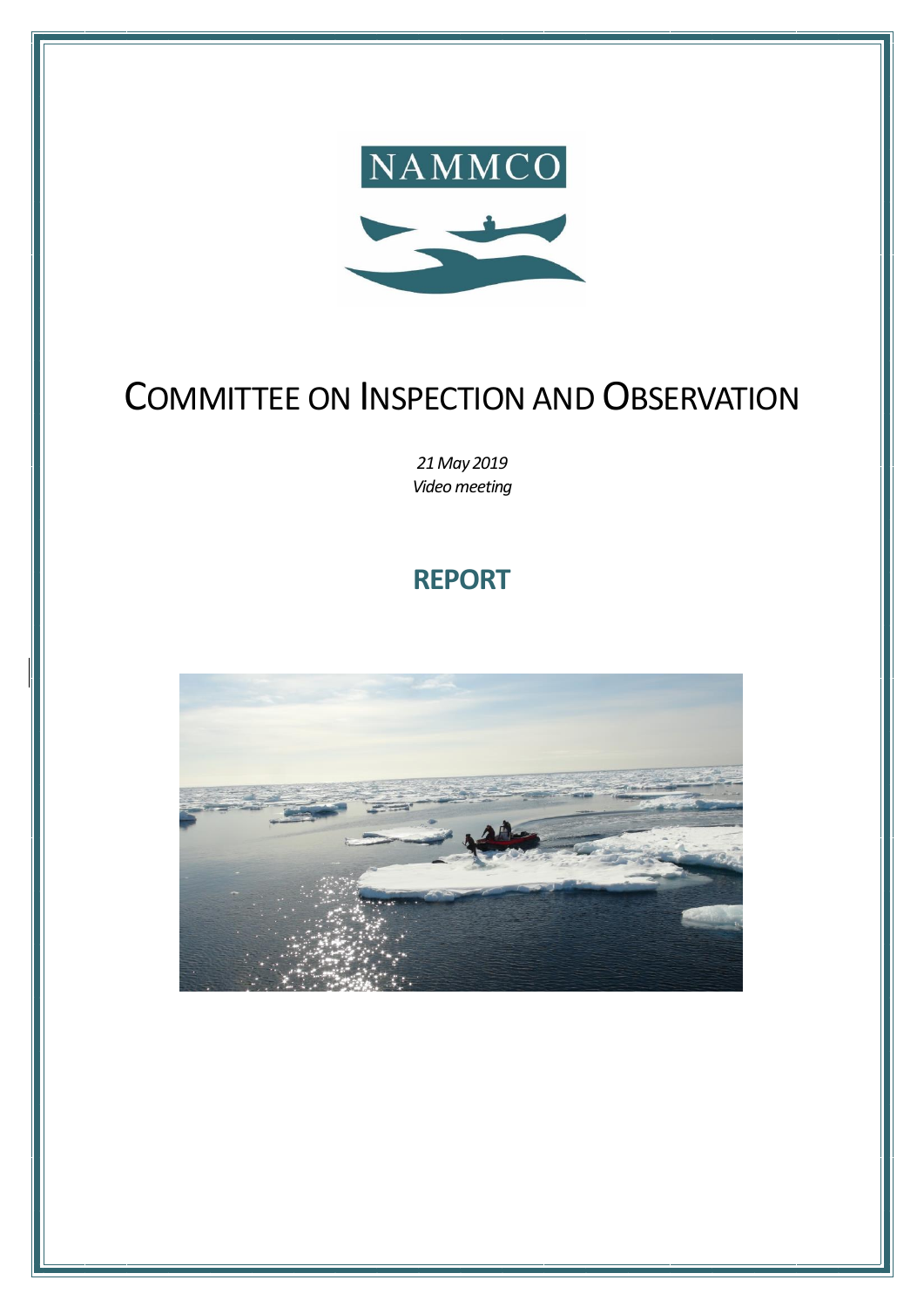© North Atlantic Marine Mammal Commission Photo by Kathrine A. Ryeng

#### **Please cite this report as:**

NAMMCO-North Atlantic Marine Mammal Commission (2019). Report of the Committee on Inspection and Observation, May 2019.

Available at [https://nammco.no/topics/cio\\_reports/](https://nammco.no/topics/cio_reports/)

#### **DISCLAIMER:**

The content of this report contains the view of the Committee and does not necessarily represent the views of the Council.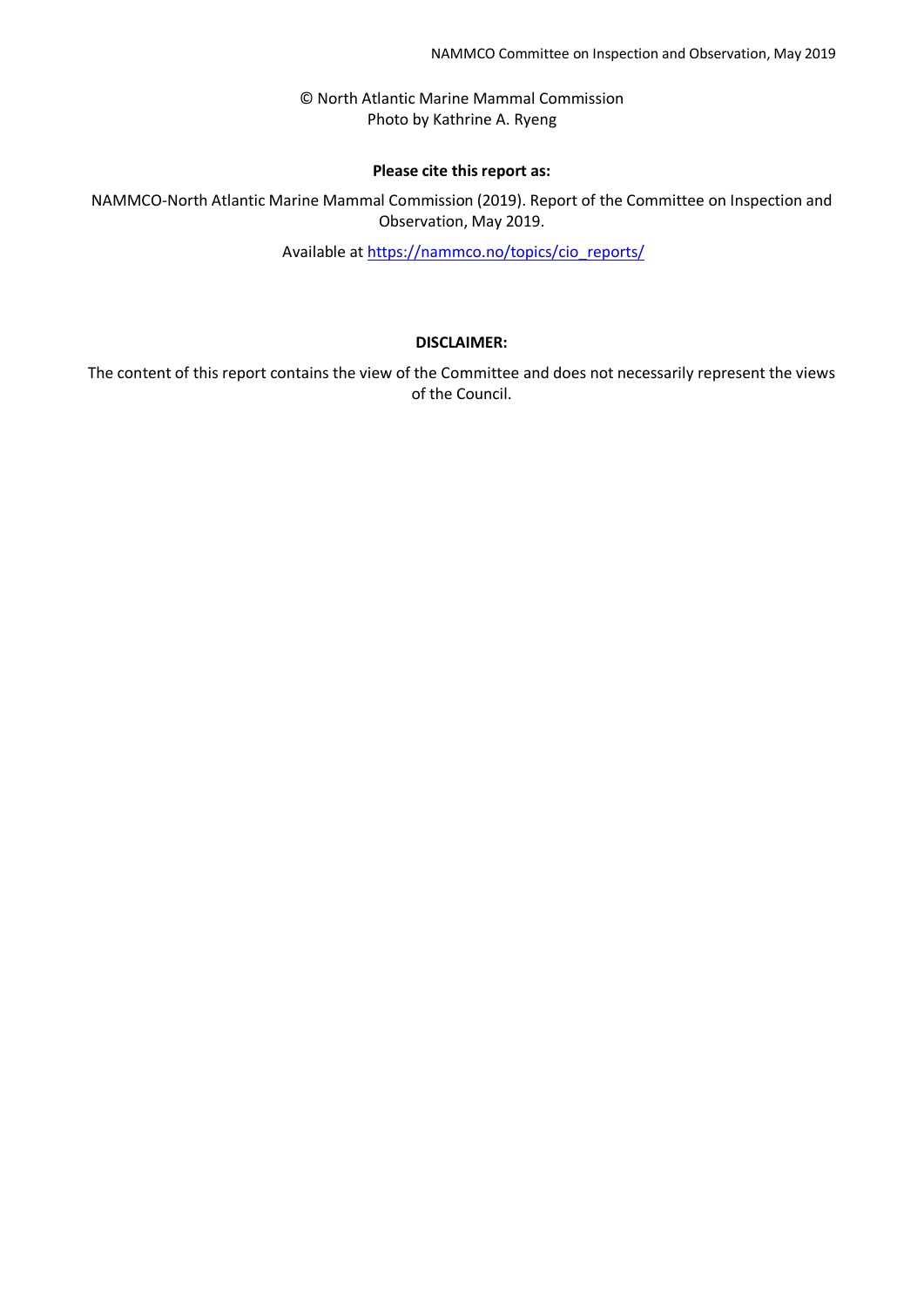## **TABLE OF CONTENTS**

| $\Omega$ . |  |  |  |
|------------|--|--|--|
| 0.1        |  |  |  |
| 1.         |  |  |  |
| 2.         |  |  |  |
| 2.1        |  |  |  |
| 2.2        |  |  |  |
| 2.2.1      |  |  |  |
| 2.2.2      |  |  |  |
| 2.2.3      |  |  |  |
| 2.3        |  |  |  |
| 2.4        |  |  |  |
| 3.         |  |  |  |
| 4.         |  |  |  |
| 5.         |  |  |  |
| 5.1        |  |  |  |
| 5.2        |  |  |  |
| 5.3        |  |  |  |
| 6.         |  |  |  |
|            |  |  |  |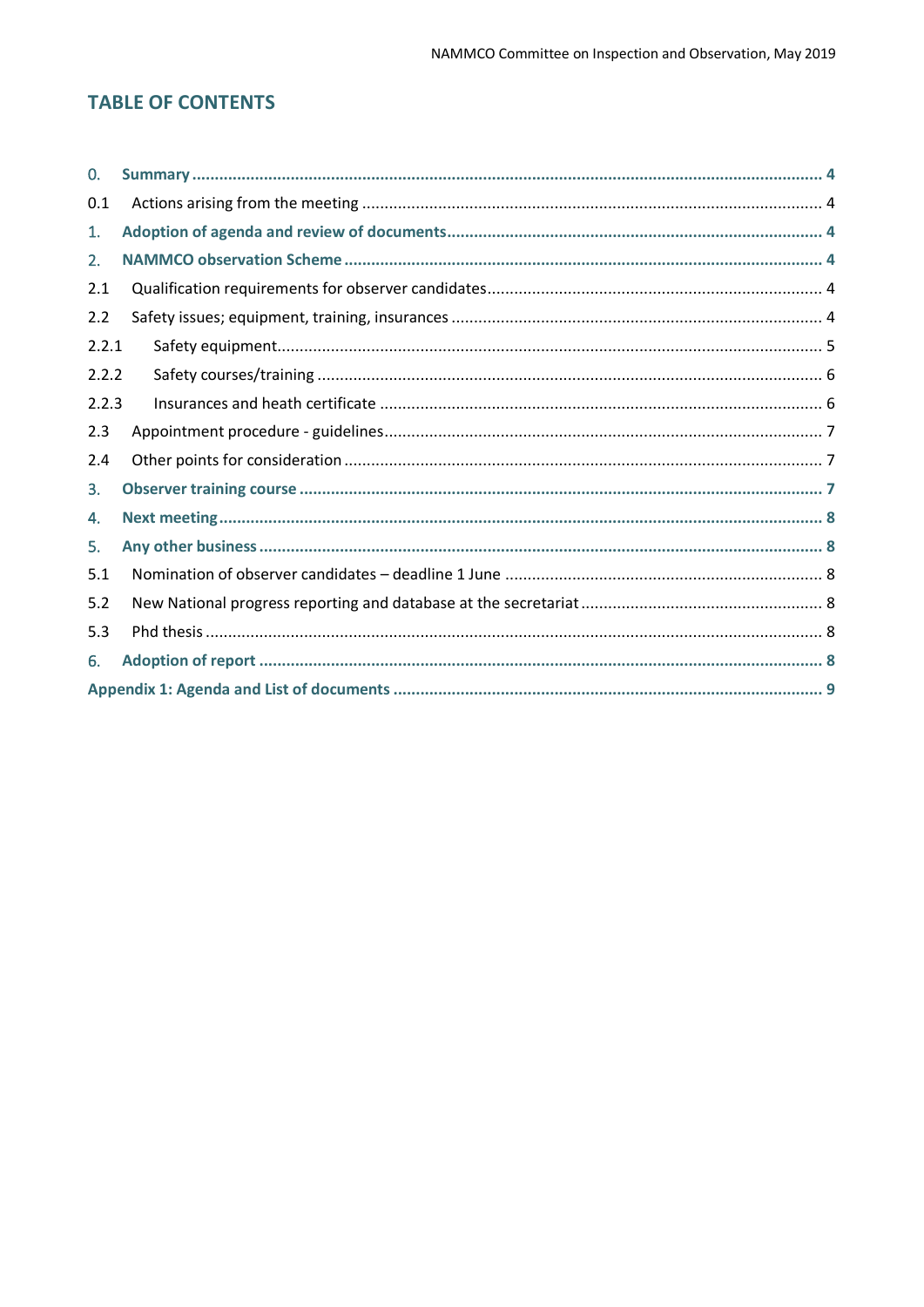## <span id="page-3-0"></span>0. **SUMMARY**

The Committee on Inspection and Observation (CIO) held a video meeting on 21 May 2019. Present were: Guðni Magnús Eiríksson Chair (Iceland), Nette Levermann (Greenland), Hild Ynnesdal (Norway), Ulla Svarrer Wang, (Faroe Islands) and Charlotte Winsnes from the Secretariat.

## <span id="page-3-1"></span>**0.1 ACTIONS ARISING FROM THE MEETING**

#### **Secretariat**

- Inform Council on postponement of 1 June deadline to nominate observer candidates
- Confer with CHM and BYCELS on dates for the October meetings

#### **Chair and Secretariat**

- Look into the different insurance systems for government employees and individuals, report back at the next meeting
- Cooperate on logistics for observer training course in Iceland in February 2020

#### **Chair**

• Set up a meeting with Levermann and Winsnes in the 2nd week of July to identify data required of observers + control lists

#### **All members**

- Report back to the Secretariat and CIO before 1 June on content and time duration of safety at sea and/or rescue courses held for national inspectors/wildlife officers
- Identify candidates to participate in training course and be part of poll

## <span id="page-3-2"></span>1. **ADOPTION OF AGENDA AND REVIEW OF DOCUMENTS**

The Chair, Guðni Magnús Eiríksson, welcomed the Committee members to the meeting. The draft agenda was adopted, and the list of documents reviewed. The agenda and list of documents are provided in appendix 1.

## <span id="page-3-3"></span>2. **NAMMCO OBSERVATION SCHEME**

At NAMMCO 27 Council adopted the new Section B including guidelines (NAMMCO/CIO-2019-02/02). The new Observation Scheme was adopted recognising that there were pending issues, especially related to qualification requirements for observers but also safety concerns.

CIO met shortly after the close of NAMMCO 27 on 4 April and made a preliminary plan for the follow up and work ahead. A video meeting 21 May was scheduled, and the Secretariat was asked to review the provisions and guidelines in preparation for the meeting to pinpoint issues for consideration.

## <span id="page-3-4"></span>**2.1 QUALIFICATION REQUIREMENTS FOR OBSERVER CANDIDATES**

Document NAMMCO/CIO-2019-02/03 gave the present CV template for observer candidates. CIO briefly commented on the CV, noting that it seemed to cover the essentials. It was agreed to revisit the CV and make a final decision after having concluded on the safety issues.

## <span id="page-3-5"></span>**2.2 SAFETY ISSUES; EQUIPMENT, TRAINING, INSURANCES**

Document NAMMCO/CIO-2019-02/05 gave a compilation of information submitted by members on safety issues.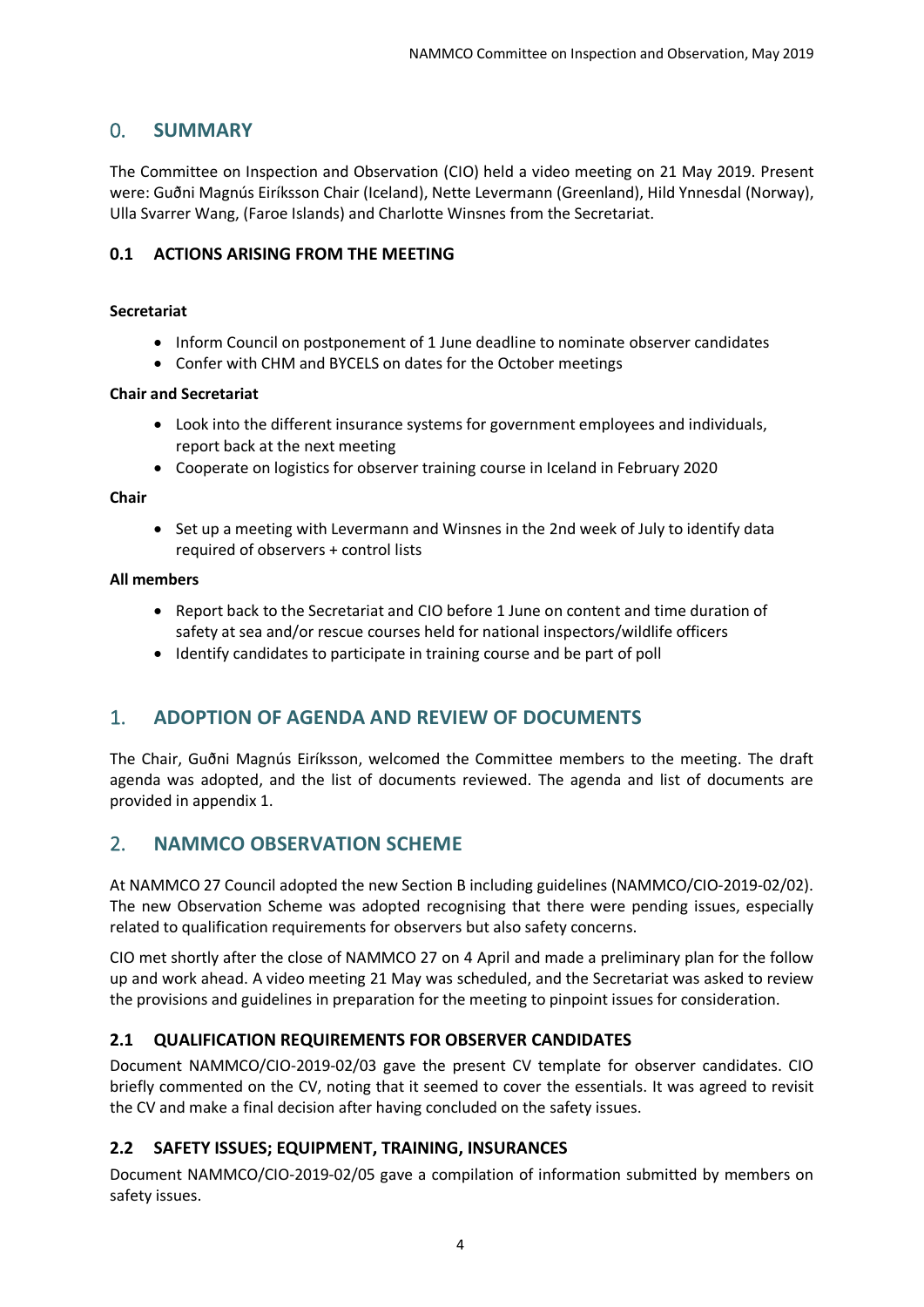The discussion revolved around three overall questions:

- Defining the level/type/kind
- Identifying the responsible body for ensuring that the requirements defined above are met
- Identifying which actors should bear the costs combined with the various elements

Should NAMMCO pay for survival/safety equipment, training courses, insurances? Or should it be the responsibility of the Party to ensure that their nominated candidates meet the requirement? Or is it some combination of the two?

CIO noted that the observer candidates fell into two separate categories and that this led to different situations when considering these issues.

- Employees in national control agencies
- Individual veterinaries and biologist not employed by national control agencies

GL and IS observers are all employed by their national control agencies. Observers employed by national control authorities have as a rule gone through safety at sea courses and have or are equipped with their personal survival suit when going on a mission. Likewise, they may have several certificates like first aid and are insured for such missions through their employer.

FO and NO observers are not employed by national authorities but represent individual veterinarians and/or biologists. The rule has been that they do not have a mandatory safety course, safety equipment or are insured through their main employer.

#### **Summarising:**

GL and IS observers meet all requirements for safety course and can also bring their own safety equipment if needed when observing for NAMMCO.

NO and FO observers are not employed by national authorities, and status regarding safety course and availability of safety equipment needs to be investigated.

CIO agreed that although the agenda item was not finalised the principle should be that:

- Parties will be responsible for nominating observer candidates that meet the agreed upon requirements related to safety courses and certificates.
- NAMMCO will finance a minimum storage of required safety suits/vests for observers going to Greenland.

## **2.2.1 Safety equipment**

<span id="page-4-0"></span>In NO and IS hunting vessels are responsible for having survival suits available for all persons on board. The observer would therefore not need to bring his/her own.

In FO the "hunting fleet" consists of small, recreational boats, and the observer would need a life west (Life wests are required for boats up to 20 GRT, and it is recommended that the observer brings its own life west.)

In GL only the larger harpoon gun vessels have a requirement for survival suits. It is recommended that the observers bring their own life wests to be able to go out on smaller boats or skiffs.

In GL all fishery observers/wildlife officers are equipped with

- Life vest
- Survival suit/approved offshore immersion suit
- Work helmet
- AIS locator/beacon (under test) to be worn during transfer at sea
- Spare strobe light on life vest

In addition, there is equipment for daily work and tasks on board like PC laptop, Camera (with data and time and GPS) and work suits for factory deck and trawler deck (clothing scheme, annual cost per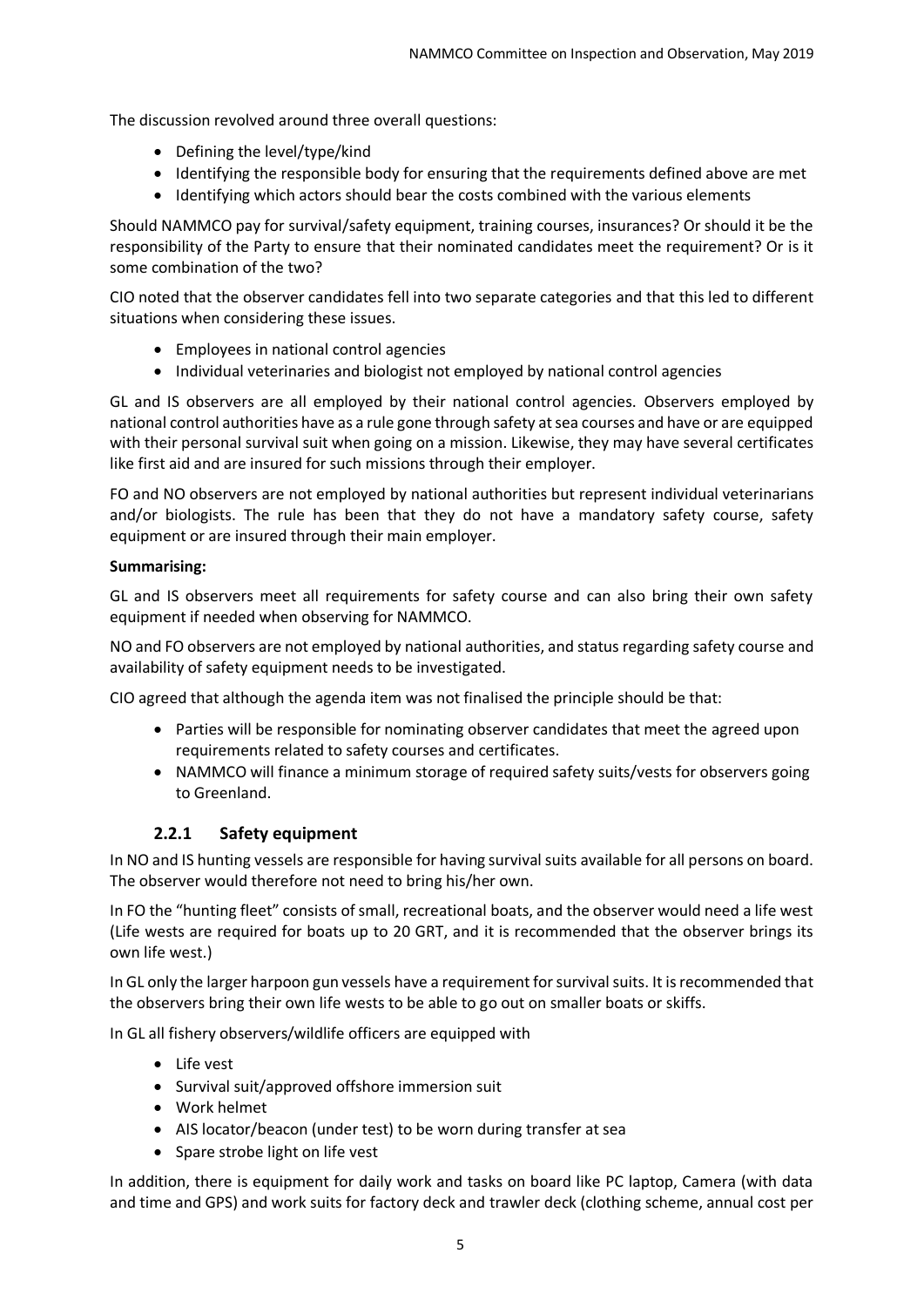observer is approx., DKK 6000) to mention some elements. Levermann noted that all Greenlandic observer will bring relevant parts of this equipment when being sent out as an NAMMCO observer.

IS observers being employed by the national control agency are all equipped with survival suits. Observers from NO and FO do not necessarily have this kind of equipment. In Norway it is the responsibility of the master of the vessel to ensure availability of safety equipment for all onboard the vessel.

## **2.2.2 Safety courses/training**

<span id="page-5-0"></span>If courses are required i.e. safety courses, should NAMMCO arrange this or should the member country be responsible for ensuring that the candidates they nominate meet certain safety requirements? It is both a question of who pays and who facilitates these kinds of courses?

CIO noted that all Parties had mandatory safety and/or rescue courses for their fisheries inspectors/observers but that the content and time duration varied among the member countries. To make an informed decision on requirements for this kind of courses CIO agreed to look at what existed in member countries. Parties agreed to find out what the national courses entailed and report back on content and time duration to the Secretariat by 1 June.

## **2.2.3 Insurances and heath certificate**

<span id="page-5-1"></span>Winsnes explained that under the present Scheme observes are obliged to make their own insurances. Wording to this extent taken from the observer contracts:

"*The Observer will arrange for his own travel and accident insurance for the duration of his assignment as a NAMMCO Observer. Costs in this connection will be reimbursed by NAMMCO*."

In the early days the Secretariat investigated the possibility of taking care of the necessary insurances for all candidates. However, for non-Norwegians this proved impossible as the insurance was somehow connected to the social security system in Norway and thus only persons enrolled in that system would be eligible.

CIO recognised that the same situation might prevailed here as explained previously, namely that observers employed by national control agencies might have insurances though their work that also cover them when being a NAMMCO observer.

In IS the inspector's insurance system is being reviewed presently. FO has two work insurances, one related to accidents at sea and one to accidents at land in addition to travel insurance. In GL all government employees are by default subject to the same insurance conditions regardless of whether they are employed on land working in an office or out at sea for inspection/observation purposes. There is no special insurance for wildlife officers covering the work at sea or land.

The occupational health and safety board covers lost earnings and possibly damages if the illness / injury period goes beyond 3 months. Should a fatal accident occur, 3- or 4-months' salary has been incorporated into the surviving wife's / cohabitant's collective agreement in our collective agreement. In NO government employees are covered by mandatory work insurance.

CIO noted that the Parties had different systems in place for their employees. It would be important to find out if the work insurances held by observers employed by national control agencies, also covered the person when being contracted by NAMMCO. Furthermore, there is a need to investigate the current system where observers make their own arrangements to ensure that it is satisfactory from an ethical point of view. For most of the members there is a mandatory requirement for a special health certificate when at sea.

CIO tasked the Chair and the Secretariat to investigate these questions and report back at the next meeting.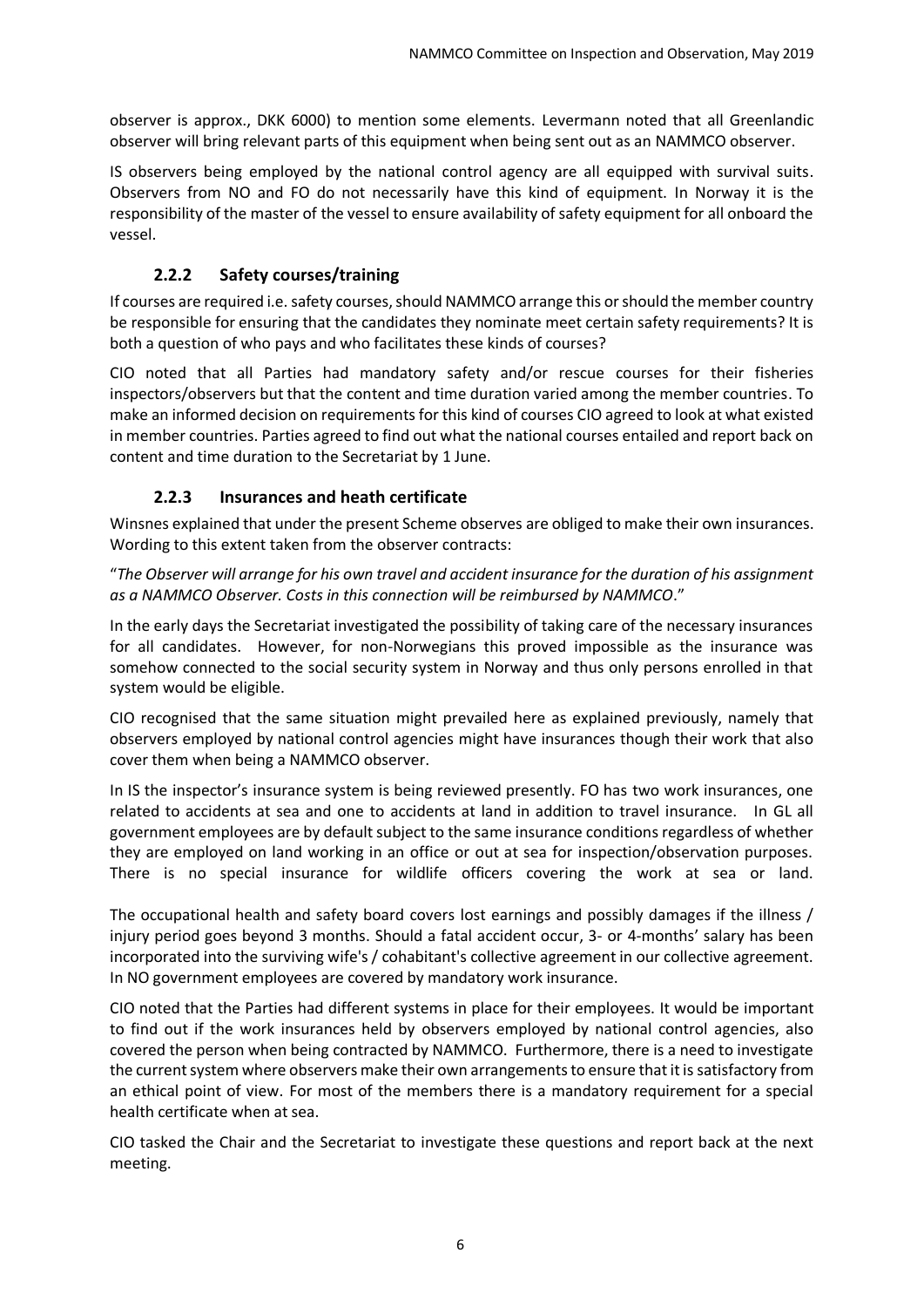## <span id="page-6-0"></span>**2.3 APPOINTMENT PROCEDURE - GUIDELINES**

Revisiting the guidelines had uncovered some unclarity as to meaning and a need to tighten the time schedule related to the appointment procedure. Presumably it might be necessary to rethink the entire time schedule in relation to the timing of the CIO annual meetings.

Presently there is a very long time period between nomination and appointment as seen from the observer's perspective i.e. 5 months from 1 June to 1 November. Moreover, if the scope of the observation requires the observer to be ready in January it may be difficult with only 2 months' notice as the wintertime is not within "normal" holiday time.

The following was presented to and discussed by CIO, red is new text, highlighted text unclear:

#### *Appointment of observer*

*The Council appoints observers for one year at a time.* 

*Member countries nominate develop a list of candidates for the following year and send it to the Secretariat by 1 June. Member countries may nominate non-nationals as observers.* 

*The list shall include information on the qualifications of the candidates. The Secretariat circulates a combined list of suggested candidates to member countries for approval by 15 June. In the event that a member country wishes to make a reservation to any candidate, this must be done before 15 August by informing all member countries and the Secretariat. It is understood that a reservation to the appointment of a particular candidate is a reservation to his/her appointment as a NAMMCO observer in any area of activity. These candidates will be removed from the final list that represents observers approved by Council.* 

*The Secretariat then circulates the list of candidates approved by all member countries to the Council for appointment by 1 September.*

#### *Plans for observation and activities*

• *By 1 October each year the Secretariat in cooperation with CIO develops a proposal for the Council for the scope and range of observation activities during the following year in accordance with budgeted funds for these activities. The Council shall approve this proposal and appoint the observers by 1 November.* 

CIO agreed that more time was needed to look at the guidelines before finalising an amendment proposal to Council for approval.

## <span id="page-6-1"></span>**2.4 OTHER POINTS FOR CONSIDERATION**

To make the guidelines as informative as possible it was decided to include a paragraph clarifying the financial aspects of the scheme.

## <span id="page-6-2"></span>3. **OBSERVER TRAINING COURSE**

Document NAMMCO/CIO-2019-02/04 gave a proposal for a training course for observers. The proposed programme was based on the 2013 training course.

Council had approved of the idea and a budget of NOK 143 000 had been allocated on the 2020 budget. The budget was based on a maximum of 3 observer candidates per member country.

Prior to the course the new reporting requirements must be defined and the hunt specific control lists revisited. To facilitate and move this agenda item forward Eiríksson, Levermann and Winsnes agreed to form an *ad hoc* working group to identifying the data requirements which will form the basis for the reporting forms. Eiríksson volunteered to set up a video meeting for the 2nd week of July.

CIO discussed the timing of the course and agreed on week 6  $(3 - 7$  February 2020). The venue will be Iceland and Eiríksson and Winsnes will cooperate on the logistics of meeting. Atlantic Airways fly to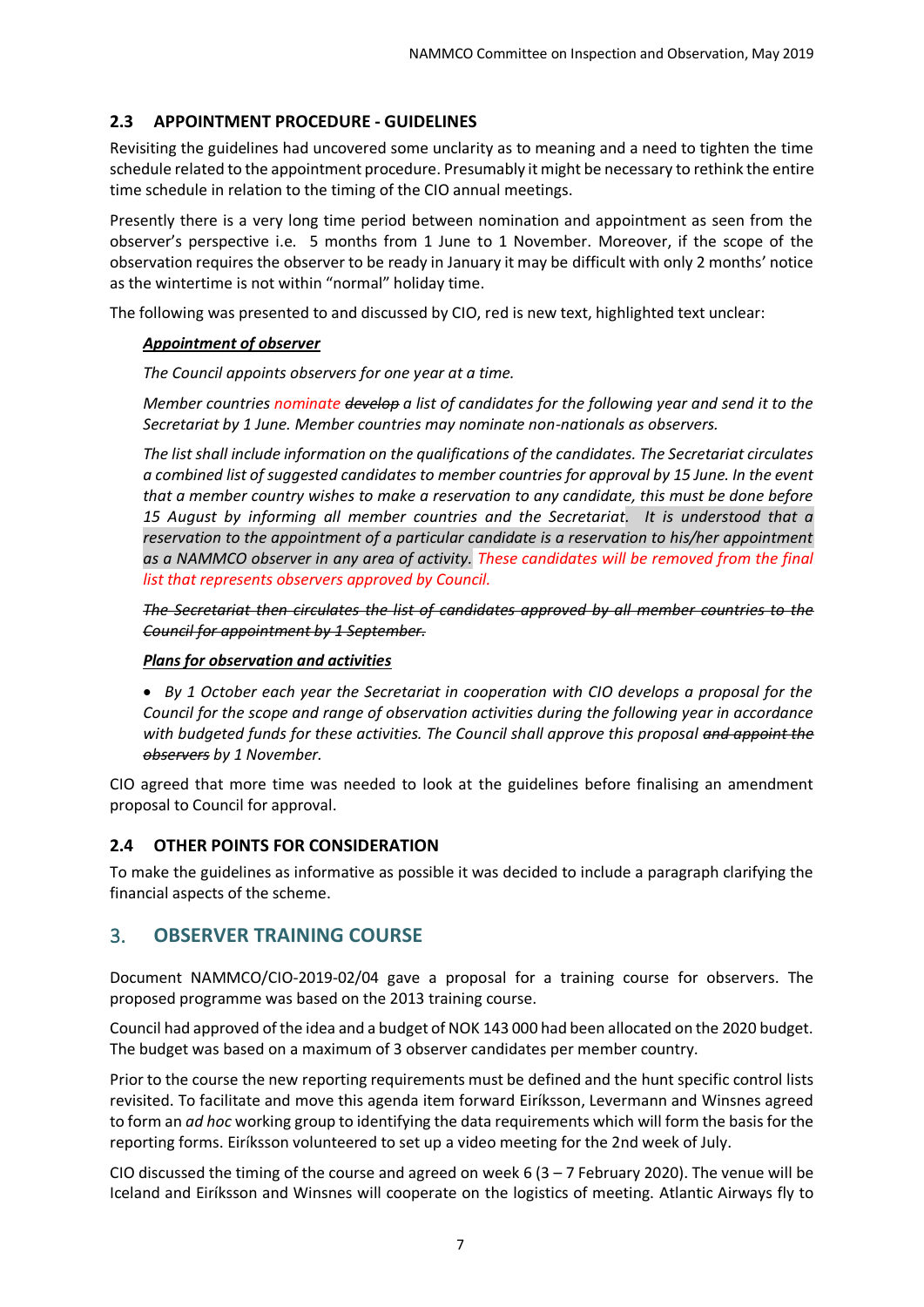Reykjavik Monday and Fridays. Air Greenland has direct flights Nuuk – Reykjavik and return only Saturdays in the winter period.

## <span id="page-7-0"></span>4. **NEXT MEETING**

Previously at the 4 April planning meeting it was agreed to have a meeting 1 October in Copenhagen. As usual CIO, CHM and BYCELS would plan for back to back meetings.

Looking at the agenda of the next meeting CIO acknowledged that there is comprehensive work to be done on the Observation Scheme before the safety/ insurance related issues and the more administrative matters discussed above will be finalised. Other agenda items for the next meeting include:

- identify the scope for the observation activities in 2020
- reviewing the recommendations from Council 27
- developing a procedure on how to assess member countries compliance to NAMMCO recommendations

CIO agreed that it would need a two-day meeting. The preferred dates, given that CHM and BYCELS agree to push their meetings on day, will thus be 1 and 2 October. The Secretariat was tasked with conferring with CHM and BYCELS.

## <span id="page-7-1"></span>5. **ANY OTHER BUSINESS**

## <span id="page-7-2"></span>**5.1 NOMINATION OF OBSERVER CANDIDATES – DEADLINE 1 JUNE**

According to the current procedure the Parties should nominate observer candidates by 1 June. However, CIO recognised that 2019 will be a transitionary year and recommended postponing the nomination deadline until a date when remaining, presently unresolved issues concerning e.g. safety have been sorted out.

The Secretariat was asked to inform Council.

#### <span id="page-7-3"></span>**5.2 NEW NATIONAL PROGRESS REPORTING AND DATABASE AT THE SECRETARIAT**

Levermann asked for an update on the Council decision to extend the present NPR to include date for the use of CIO, CHM and BYCELS.

Winsnes informed that this work had not started yet, but that it was on the list of things to do.

#### <span id="page-7-4"></span>**5.3 PHD THESIS**

Levermann informed that presently there were a PhD student looking at how to evaluate the fisheries control system in Greenland. CIO noted that it might be interesting to see what kind of data was needed in order to be able to make such an evaluation. Levermann volunteered to look if there were something of interest for CIO and circulate more information as this became available.

## <span id="page-7-5"></span>6. **ADOPTION OF REPORT**

The report was adopted by correspondence on 12 July.